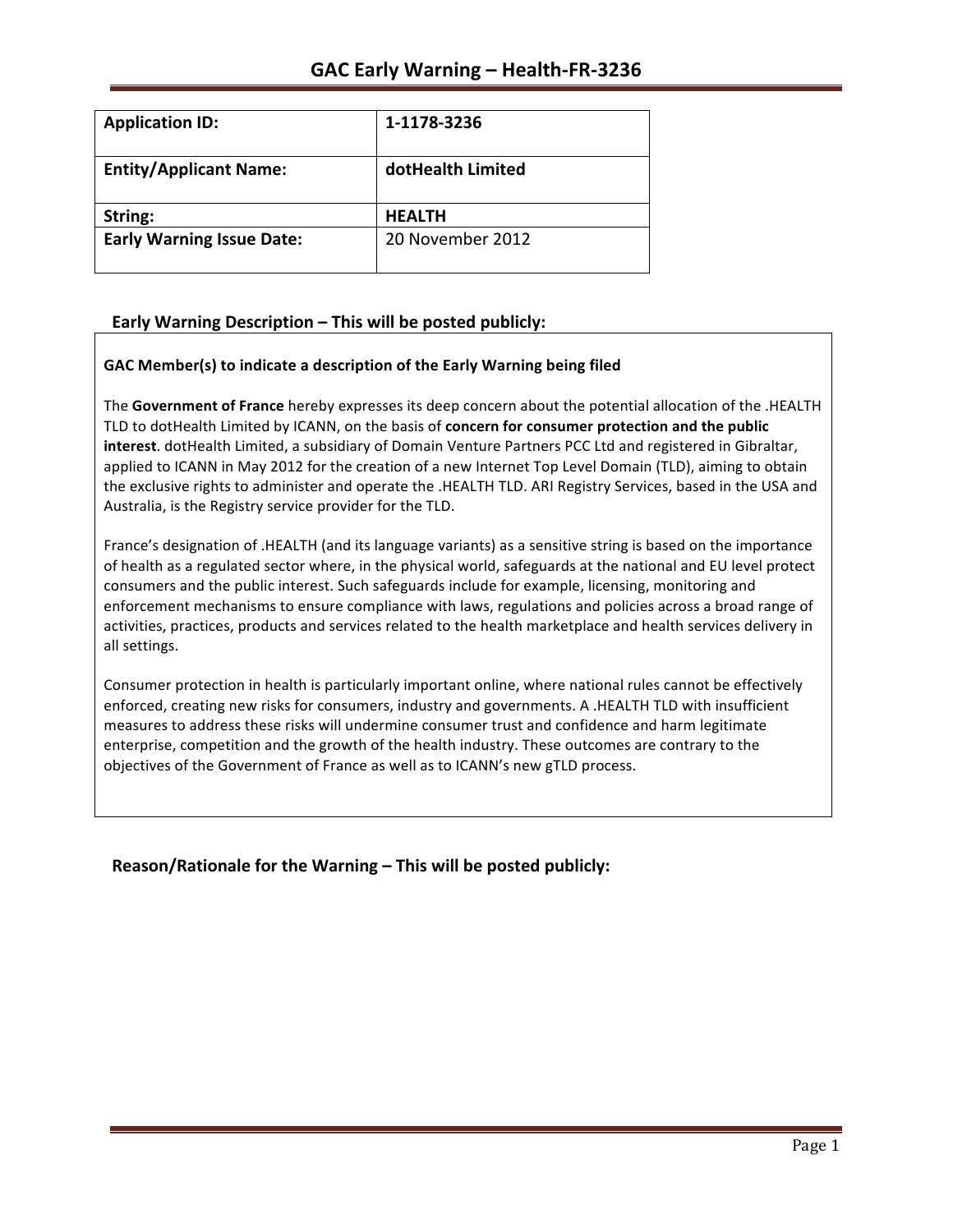## GAC Member(s) to indicate the reason and rationale for the Early Warning being filed.

As a generic TLD linked to a regulated sector, .HEALTH and its variants demand greater scrutiny, robust protection measures and adequate assurance that the domain will be operated in the public interest. The Government of France is issuing this Early Warning towards that objective.

The Government of France has long recognized that health online carries specific risks, affecting consumers, the marketplace and governments. It has led the way by engaging with the Health On the Net (HON) Foundation to apply agreed quality criteria for protection of consumers and maintaining trust in the online health marketplace, to health websites operated under the ccTLD ".fr". This experience underscores the government's belief that the .HEALTH TLD and its language variants should be operated with a well-defined quality assurance scheme, designed as an integral part of the TLD's business model.

However, dotHealth Limited intends to create an open and generic TLD. As described in the application, the TLD cannot sufficiently protect consumers. For example, requests for domain registrations will be handled on a first-come, first-served basis with a validation process only at the Sunrise phase. The application states that it intends to create a governance council of key sector stakeholders to advise on policies. However, policy areas are not identified, nor are domain eligibility requirements mentioned. The application itself is generic: it does not demonstrate knowledge of the specific risks of health online, nor provide sufficient evidence of policies and other measures to ensure the protection of consumers from the types of misuse, fraud and malicious activities known to target online health in particular.

Addressing these aspects alone is not enough, however. Consistent with its objective to protect the public interest, ICANN should not consider .HEALTH and its language variants as merely another generic name and should not proceed in allocating the TLD in this round. Health is a cross-border concern, and the domain instead must be seen as a TLD with a significant potential for the global community. Clearly, it is not in the public interest to entrust an entity which is not affiliated with, endorsed by, or otherwise connected to the global health community with the responsibility for operating the .HEALTH TLD or its language variants.

Earlier this year the World Health Organization, a number of NGOs and other members of the health community solicited ICANN and the GAC to postpone the attribution of the .HEALTH TLD to the next round, to allow consultation with the global health community on how to manage and operate the TLD. The Government of France aligns itself with this request and with the other Early Warnings for the .HEALTH TLD.

## **Supporting GAC Members (Optional):**

## **I** agree to include the supporting GAC members in the publication of this Early Warning

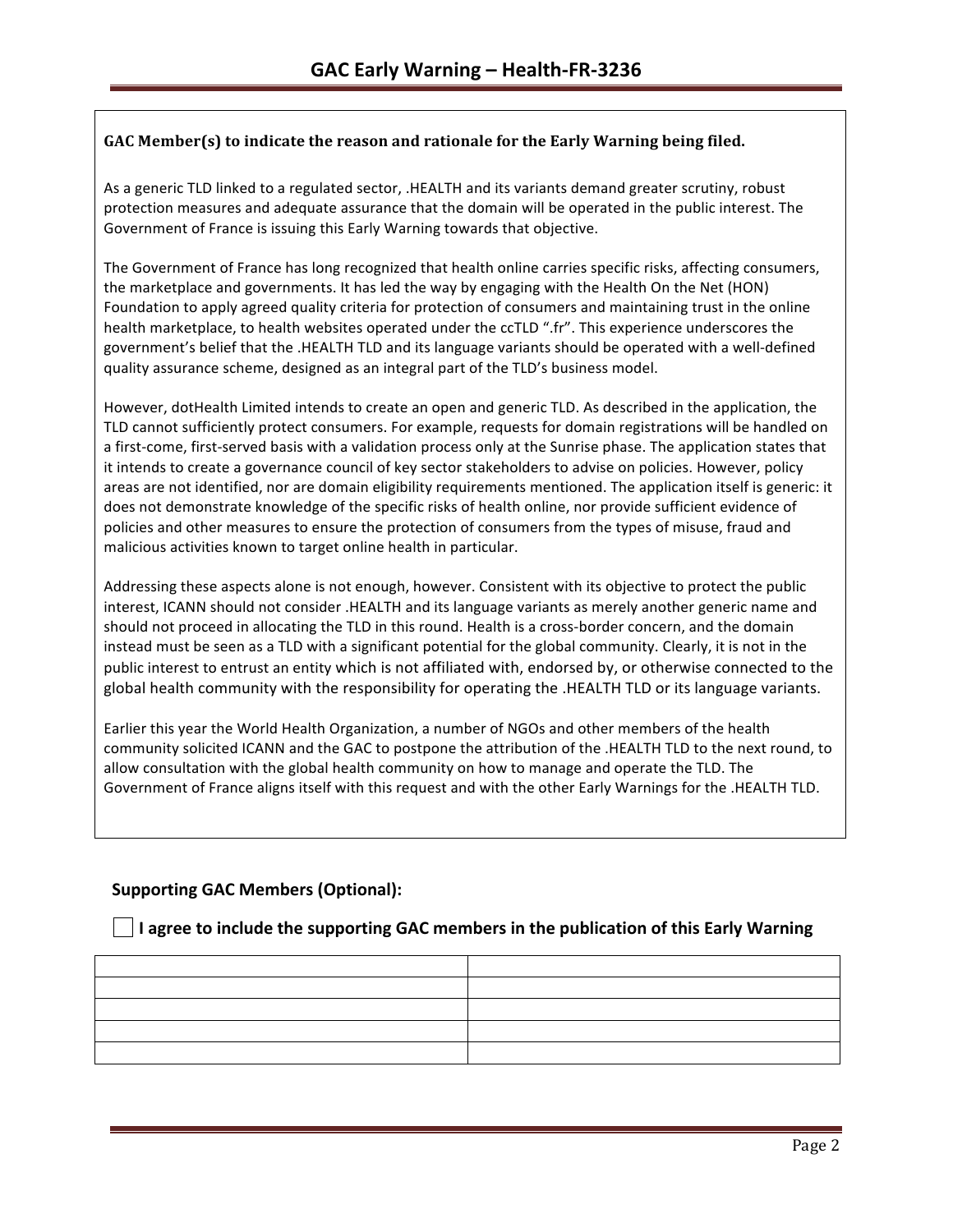## **Possible Remediation steps for Applicant – This will be posted publicly:**

GAC Member(s) to identify possible remediation steps to be taken by the applicant The applicant should withdraw their application based on the information provided above

## **Further Notes from GAC Member(s) (Optional) – This will be posted publicly:**

# **INFORMATION FOR APPLICANTS**

# **About GAC Early Warning**

The GAC Early Warning is a notice only. It is not a formal objection, nor does it directly lead to a process that can result in rejection of the application. However, a GAC Early Warning should be taken seriously as it raises the likelihood that the application could be the subject of GAC Advice on New gTLDs or of a formal objection at a later stage in the process. Refer to section 1.1.2.4 of the Applicant Guidebook (http://newgtlds.icann.org/en/applicants/agb) for more information on GAC Early Warning.

# **Instructions if you receive the Early Warning**

## **ICANN** strongly encourages you work with relevant parties as soon as possible to address the concerns **voiced in the GAC Early Warning.**

#### **Asking questions about your GAC Early Warning**

If you have questions or need clarification about your GAC Early Warning, please contact gacearlywarning@gac.icann.org. As highlighted above, ICANN strongly encourages you to contact gacearlywarning@gac.icann.org as soon as practicable regarding the issues identified in the Early Warning. 

#### **Continuing with your application**

If you choose to continue with the application, then the "Applicant's Response" section below should be completed. In this section, you should notify the GAC of intended actions, including the expected completion date. This completed form should then be sent to gacearlywarning@gac.icann.org. If your remediation steps involve submitting requests for changes to your application, see the change request process at http://newgtlds.icann.org/en/applicants/customer-service/change-requests.

In the absence of a response, ICANN will continue to process the application as submitted.